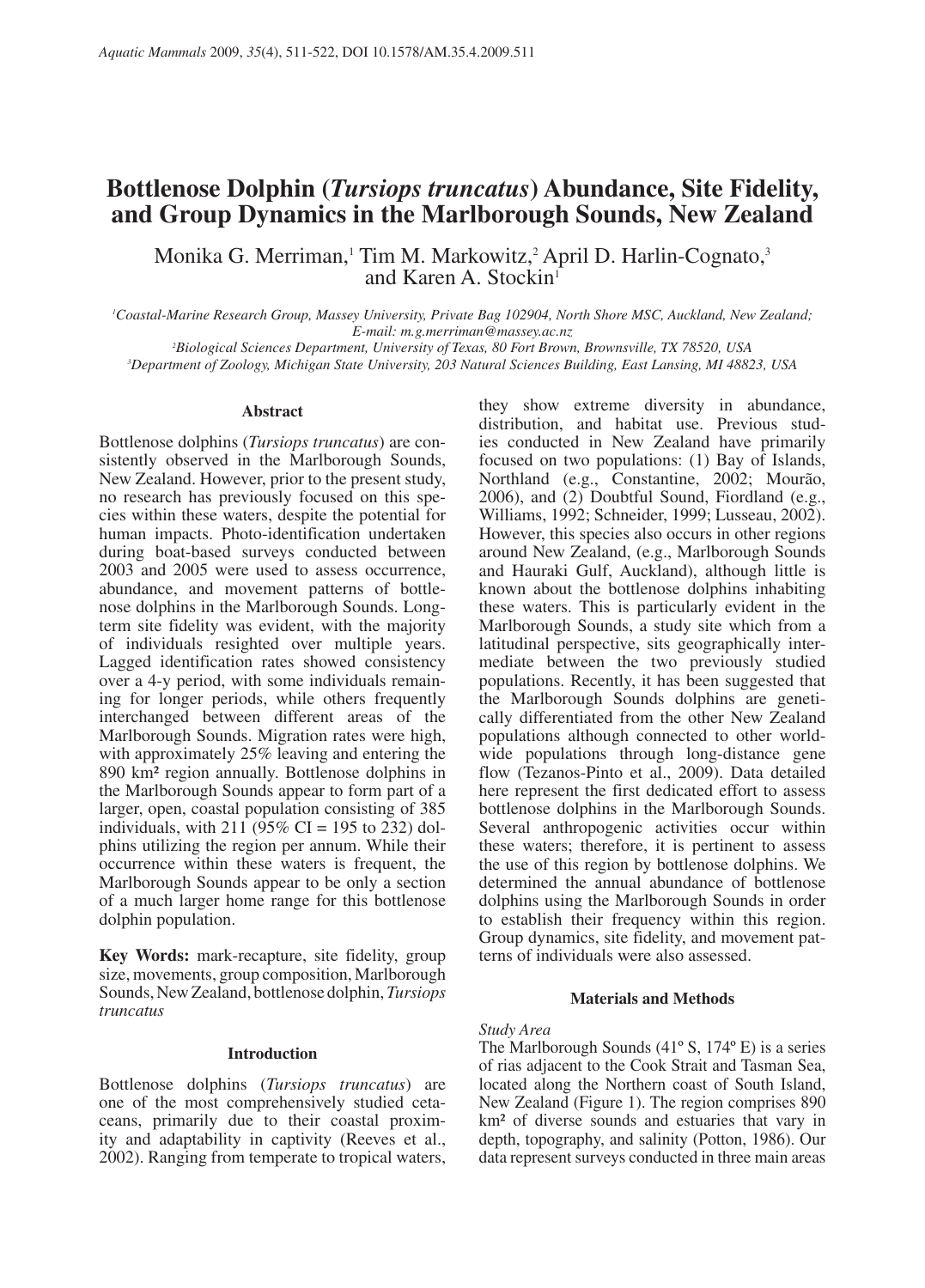of the Sounds: (1) Queen Charlotte Sound (QCS), (2) Pelorus Sound (PS), and (3) Admiralty Bay (AB) (Figure 1). Queen Charlotte Sound is the most eastern region and is the main ferry terminus between New Zealand's North and South Island. Pelorus Sound/Havelock is the most land-locked region, exhibiting high levels of fresh water inflow (Heath, 1974). Admiralty Bay/Current Basin, the most western part of the Marlborough Sounds, is separated by French Pass, a narrow passage that runs between Cook Strait and the Tasman Sea (Potton, 1986).

# *Data Collection*

Nonsystematic, boat-based surveys were conducted from 2003 to 2005 in the Marlborough Sounds using a 5.6-m research vessel powered with a 100-hp, 4-stroke outboard motor. Surveys were conducted during daylight hours between 0700 to 1800 h (New Zealand Standard Time [NZSTD]), in Beaufort sea states of 3 or less. Typically, search effort lasted between 4 to 7 h/ survey (mean  $= 5.35$  h). Vessel speed during survey effort was approximately 15 km/h. A LCX-15 Sonar/GPS (Lowrance Electronics, USA) was used to record latitude, longitude, depth (m),

and speed of travel (km/h). Experienced observers conducted observations with their naked eye using continuous scanning methods (Mann, 1999).

Upon sighting a group of bottlenose dolphins, survey effort ceased, and the vessel slowly maneuvered to approach the group. Once within approximately 10 m of the animals, latitude, longitude, time, and environmental data (e.g., sea surface temperature, depth, wind speed and direction, swell height and direction, tide state, and salinity) were recorded. Group size and composition were also noted at this time.

## *Group Dynamics*

Group size was estimated based on the initial count of individuals observed to surface at one time. Dolphin groups were defined by spatial proximity using the 10-m chain rule (Smolker et al., 1992). Group composition was determined by counting the minimum number of adults, juveniles, and calves present. Age class definitions followed those by Mann & Smuts (1998) and Mann et al. (2000) (Table 1). Field count estimates were later adjusted based on photo-identification data by increasing the minimum number of individuals



of Islands (circle), Marlborough Sounds (square), and Doubtful Sound (diamond) populations. **Figure 1.** The Marlborough Sounds, South Island, New Zealand, with insert map of New Zealand showing locations of Bay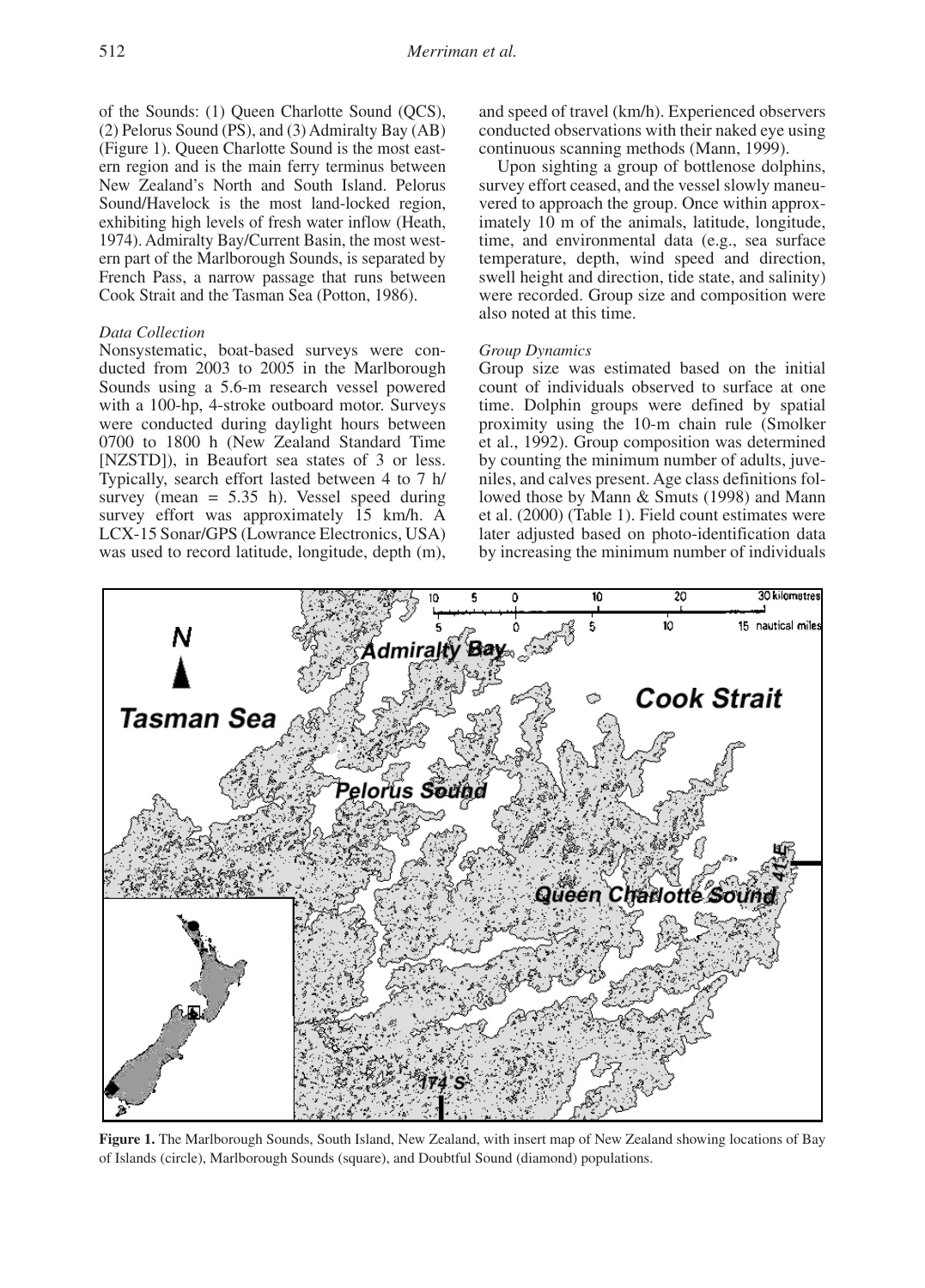| Age class | <b>Definition</b>                                                                                                                                                                                                                                                                                    |
|-----------|------------------------------------------------------------------------------------------------------------------------------------------------------------------------------------------------------------------------------------------------------------------------------------------------------|
| Calf      | Presence of foetal folds; this stage lasts up to 3 mo and is denoted by uncoordinated surfacing behavior.<br>Individuals were also classified as calves if they were one-half the size of an adult dolphin and often<br>observed swimming alongside an adult animal in echelon or nursing positions. |
| Juvenile  | Two-thirds the size of an adult; often observed in close association with an adult but never observed in the<br>nursing position.                                                                                                                                                                    |
| Adult     | Large marked or unmarked individuals that are 3.0 m in length; smaller females were also classified as<br>adults if observed nursing a calf.                                                                                                                                                         |

**Table 1.** Age classes used to determine group composition of bottlenose dolphins (*Tursiops truncatus*) in the Marlborough Sounds, New Zealand; definitions derived from Mann & Smuts (1998) and Mann et al. (2000).

present if more marked individuals were photographed than the field estimate obtained.

#### *Photo-Identification*

Abundance was assessed using previously established photo-identification techniques (Würsig & Jefferson, 1990). Opportunistic photographs of bottlenose dolphins were originally taken in the Marlborough Sounds region between 1998 and 2000 (Markowitz & Harlin, unpub. data). These images, along with other opportunistically collected photographs (I. Visser & G. de Tezanos-Pinto, unpub. data), initiated a bottlenose dolphin photo-identification catalogue for the Marlborough Sounds. All opportunistic data collected in 1992, 1995, and between 1997 and 2003 were included in the following analyses.

Photographic images collected during 1998 and 1999 were digitized prior to analysis. From 2000 to 2005, photographs were captured using Nikon D1 and D100 cameras fitted with 100 to 300, 70 to 300, and 80 to 400 mm lenses, respectively. Photo-identification efforts ended when at least two images of all individuals present were obtained or when either avoidance behavior of the focal animals (Bejder et al., 1999; Lusseau, 2002) or poor weather conditions precluded further data collection. Photographs were evaluated for suitability and graded excellent, good, or poor based on predetermined criteria, including the angle of the dorsal fin, contrast, and focus (Slooten et al., 1992). Photographs were then catalogued in *FINSCAN 1.5.4* (Araabi et al., 2000; Hillman et al., 2003) and compared manually (Markowitz et al., 2003). All groups represent independent encounters based on date and geographic locality.

## *Abundance*

A total of 316 photographic records of 182 individuals between 1992 and 2002 established the Marlborough Sounds bottlenose dolphin catalogue. From 2003 to 2005, 1,127 photographic records were collected, cataloguing a further 153 new individuals. To determine the status (i.e., open or closed) of this population, a discovery curve was generated using photographs deemed to be of good or excellent quality. Using POPAN in *SOCPROG 2.3* (developed in MATLAB by H. Whitehead; programs available at http://myweb.dal.ca/hwhitehe/ social.htm), population abundance estimates were calculated and fitted with three population models: (1) Schnabel, (2) Mortality, and (3) Mortality + Trend (Whitehead, 2009). Parameters for these models are detailed in Gowans et al. (2000). Model selection was based on Akaike's Information Criterion (AIC), which estimates the models' likelihood based on the number of parameters and the probability of obtaining the observed data (Akaike, 1973). Models with the lowest AIC value were chosen as the best-fit model (Whitehead, 2009). Photographic data collected from 1992 to 2005 and from 2003 to 2005 were examined independently to take into consideration differences in photographic effort.

Mark rate, defined as the percentage of permanently marked individuals, was determined from quality photographs (deemed excellent or good; *n*  $= 2,173$ ) collected from a series of independent test days. Total population size was calculated using estimates generated from the best-fit model and adjusted in accordance with the mean mark rate for the population.

## *Site Fidelity*

Site fidelity was determined by the resight rate, with sampling intervals defined by day, month, and year. To ensure individuals were photographed randomly across the study area, a Poisson distribution (Zar, 1996) was generated from photo-identification observations obtained from 2003 to 2005. A  $\chi^2$ test was then applied to compare the observed and expected values to determine if individual dolphins display a level of site fidelity to the Marlborough Sounds (i.e., where the observed distribution deviates significantly from the expected).

#### *Residence Times*

The amount of time individuals spent within the Marlborough Sounds was examined by calculating lagged identification rates (LIRs) in *SOCPROG*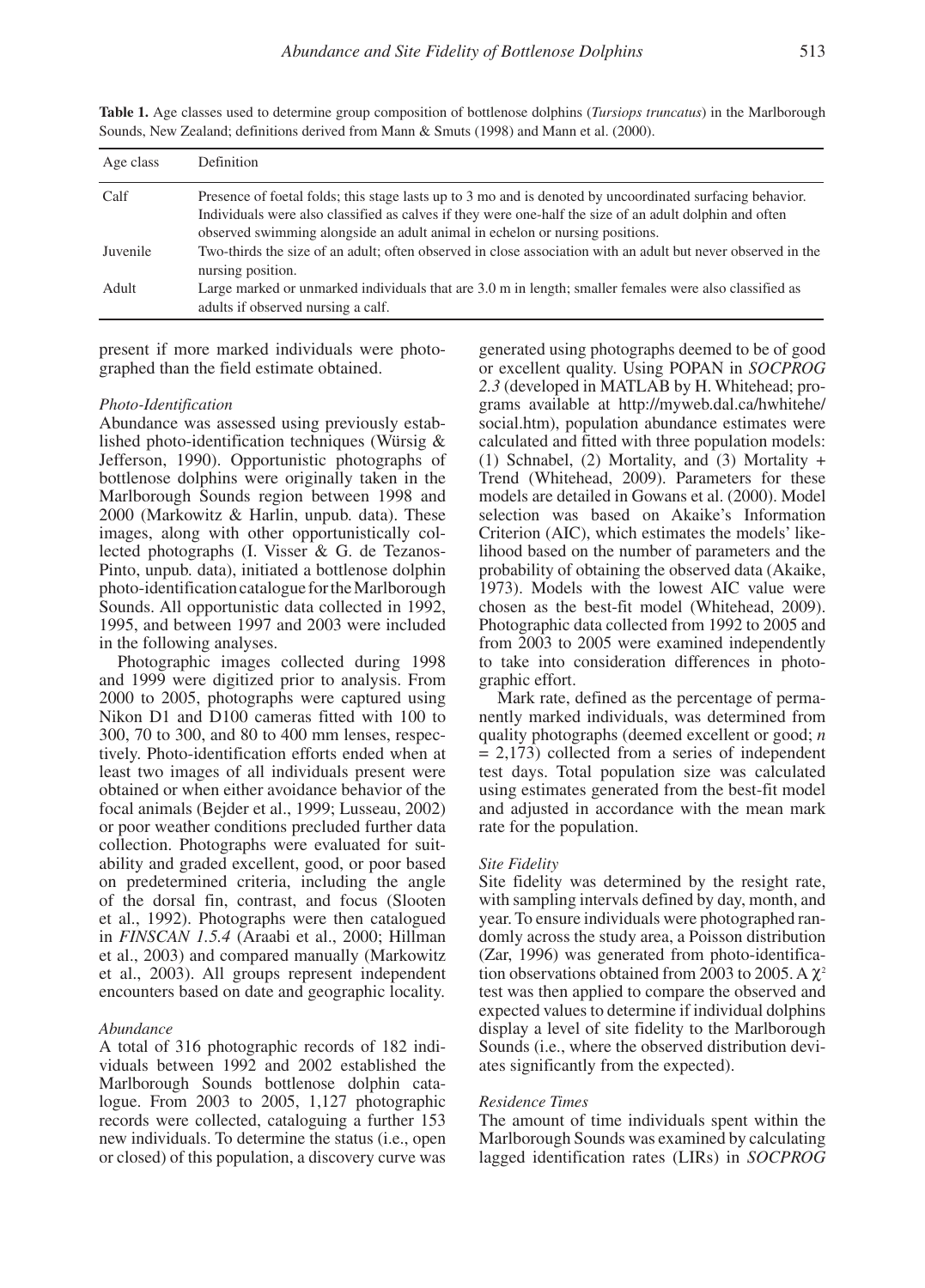*2.3* (Whitehead, 2009). The LIR is the probability that an individual identified in the study area at time X will be identified again within the study area after a certain time lag (Whitehead, 2009).

Photo-identification data of all individuals sighted between 2003 and 2005 were included in the LIR analyses. This resulted in the removal of 101 individuals, leaving 234 individuals and 1,131 records used in the analysis. LIRs were calculated for the entire study area and subsequently compared to the expected LIRs from exponential mathematical models—Emigration/Mortality and Emigration + Reimmigration—to assess residency patterns (Whitehead, 2009). Quasi-AIC (QAIC) values were calculated for all models, with the lowest values used to determine the bestfit models (Whitehead, 2009).

## *Movement Patterns*

Transition probabilities for movements between all areas within the Marlborough Sounds (QCS, PS, and AB) and all external areas (i.e., waters outside of the Marlborough Sounds) were calculated in *SOCPROG 2.3* (Whitehead, 2009) using a parameterized movements among areas Markov model. This model generates estimates for each time unit in which individuals have a certain probability of moving from one region to another while accounting for permanent emigration from all study areas in a single day (Whitehead, 2009).

### **Results**

#### *Survey Effort*

Survey effort consisted of 578 h over 125 d between October 2003 and August 2005 (Table 2). A total of 132 surveys were conducted in the Marlborough Sounds, with QCS receiving the greatest survey effort and consequently the most bottlenose dolphin sightings in comparison to other regions. However, sighting rates (defined as the number of sightings/h of search effort) revealed a similar sighting rate for QCS and AB, and a slightly lower sighting rate for PS in comparison (Table 2).

#### *Photo-Identification Effort*

Photo-identification was conducted during 40 surveys between 2003 and 2005, resulting in 21 h of photographic effort. Five additional opportunistic

encounters (T. Markowitz & G. de Tezanos-Pinto, unpub. data) between 2003 and 2004 added further data which are included within the present analyses.

## *Group Dynamics*

Group size and composition were examined for 45 independent groups encountered between 2003 and 2005. Group size ranged from 3 to 172 individuals (median = 12,  $SD = 38$ ,  $\pm SE = 0.84$ ), with most groups  $(n = 34)$  encountered containing ≥ 11 animals (Figure 2). Group composition revealed 83% ( $\pm$  SE = 1.63) of the individuals encountered in groups were deemed adults, with a remaining 17% categorised as either juveniles  $(10\%, \pm \text{SE} = 0.80)$  or calves  $(7\%, \pm \text{SE} = 1.26)$ (Figure 3).

## *Abundance Estimates*

Overall, 1,443 quality photographs obtained from 80 independent dolphin groups occurring between 1992 and 2005 were used to develop a digitized photo-identification catalogue resulting in 335 uniquely marked individuals (Figure 4).

Abundance estimates calculated for 1992 to 2005 and from 2003 to 2005 were similar (Table 3), suggesting an annual population size of 184 ( $\pm$  $SE = 8.4$ ) marked individuals, with an interannual migration rate of  $25\%$  ( $\pm$  SE = 0.02%). An 87% ( $\pm$  $SD = 5.9$ ) mark rate for mature animals indicated an annual population estimate of 211 (95%  $CI =$ 195 to 232) dolphins occurring in the Marlborough Sounds. Based on AIC values, mortality was selected as the most appropriate model. This open population model estimates the maximum likelihood for the population size while accounting for both immigration and emigration.

# *Site Fidelity*

A total of 160 catalogued individuals  $(n = 335)$ , 47%) were resighted during more than 1 y, several  $(n = 18)$  of which span over 5 y (Figure 5). The average number of photographic recaptures per individual was four, with 13 individuals resighted over 10 mo. Individual I44 (Aurbie) was first documented in 1995 in QCS and subsequently resighted 14 times during different months in all regions of the Marlborough Sounds (QCS, PS, and AB) over a 10-y period. Approximately

**Table 2.** Number of bottlenose dolphin sightings and effort for each area surveyed in the Marlborough Sounds, New Zealand, from 2003 to 2005.

| Area       |    | No. of surveys No. of sightings | % of sightings | Effort $(h)$ | $%$ of effort | Sightings rate |
|------------|----|---------------------------------|----------------|--------------|---------------|----------------|
| <b>OCS</b> | 82 | 30                              | 66.7           | 354          | 61            | 0.08           |
| <b>PS</b>  | 25 |                                 | 17.8           | 141          | 21            | 0.05           |
| AВ         | 25 |                                 | 15.5           | 83           | 18            | 0.08           |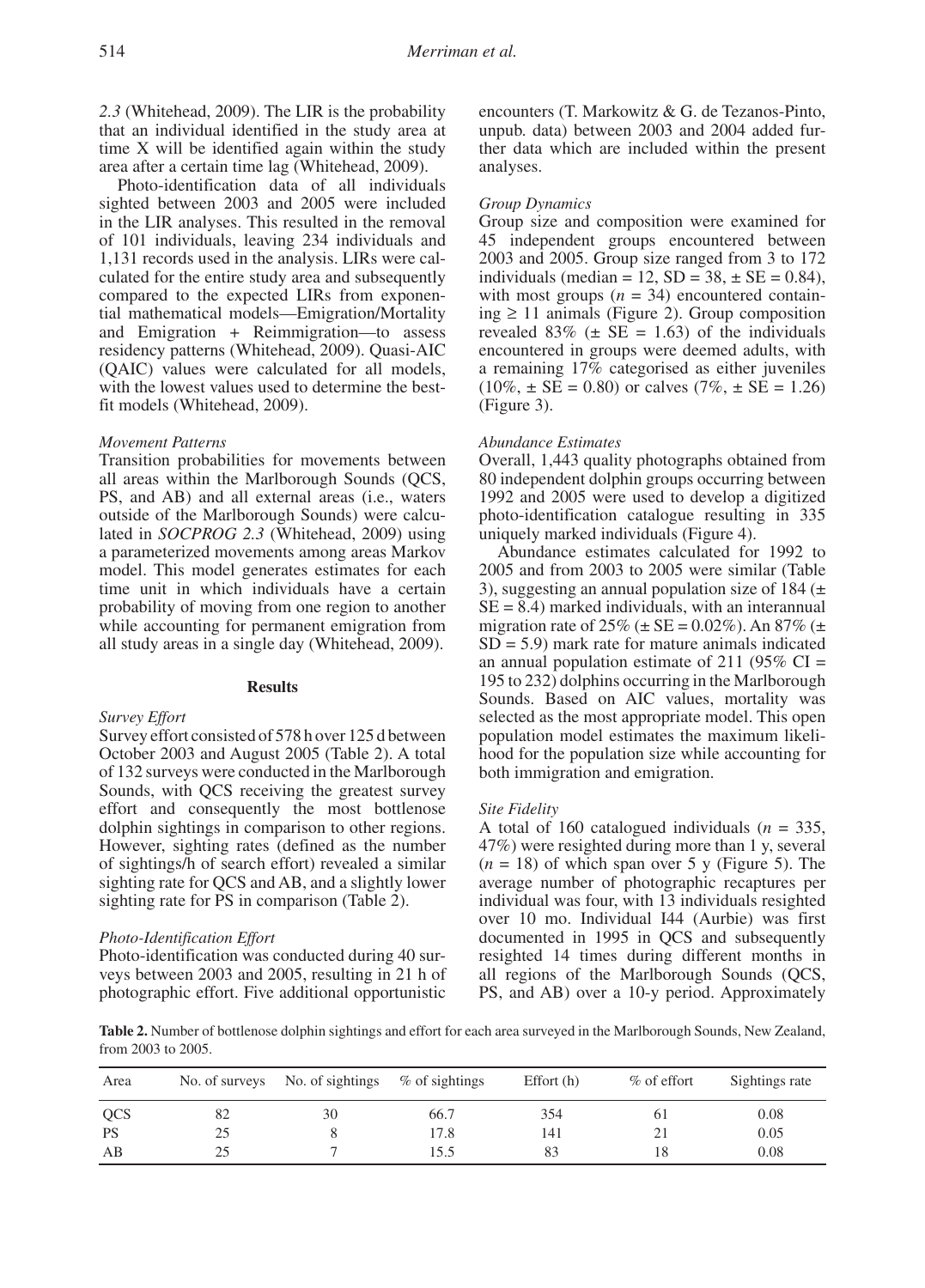

2005 in the Marlborough Sounds, New Zealand; group size ranged from 3 to 172 individuals (median = 12, SD = 38.0), with **Figure 2.** Estimated group size of bottlenose dolphins based on minimum photo-identification and field counts for 2003 to most groups ( $n = 34$ ) encountered containing  $\geq 11$  dolphins.



**Figure 3.** Group size and composition for groups ( $n = 45$ ) of bottlenose dolphins encountered from 2003 to 2005 presented

one-third of resighted individuals (*n* = 91, 27%) were sighted in more than  $3 \text{ y}$  (Figure 5).

A significant difference was evident in the observed *vs* expected resight rate ( $\chi^2$  = 306.44, df  $= 9, p < 0.000$ ) (Figure 6). The Poisson-generated

one-third of resighted individuals ( $n = 91, 27\%$ ) values revealed that a high number of individuals were photographed only once  $(n = 56)$  compared to the expected value  $(n = 14)$ , and a high number of individuals were photographed more than 7 times  $(n = 22)$  compared to the expected value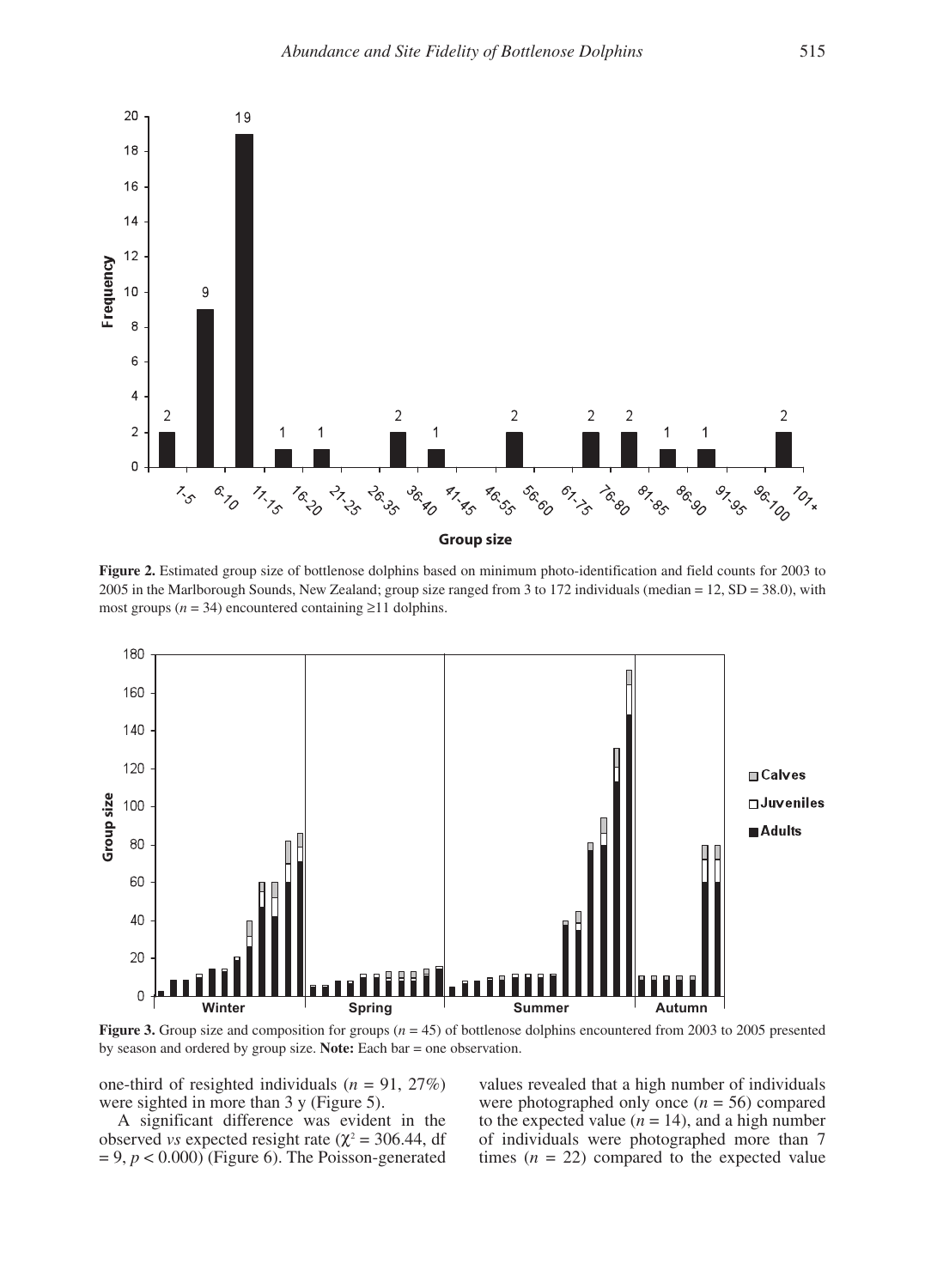

**Figure 4.** Discovery curve showing number of marked bottlenose dolphins (*n* = 335) identified between 1992 and 2005.

**Table 3.** Bootstrapped (*n* = 100) *SOCPROG* Model results for 1992 to 2005 (*n* = 335 individuals, 11 sampling periods) and 2002 to 2005 (*n* = 224 individuals, there exercises a single) for harthcare delabing absorptio 2003 to 2005 (*n* = 234 individuals, three samplings periods) for bottlenose dolphins observed in the Marlborough Sounds, New Zealand.

| Model             | Est. pop.<br>size | $\pm$ SE | 95% CI  | Est.<br>mortality<br>rate | $\pm$ SE | 95% CI        | Log<br>likelihood | AIC value  |
|-------------------|-------------------|----------|---------|---------------------------|----------|---------------|-------------------|------------|
| 1992-2005         |                   |          |         |                           |          |               |                   |            |
| Closed Schnabel   | 377               | 9.8      | 364-404 | $\sim$                    |          | --            | $-577.8973$       | 1.117.7945 |
| Mortality         | 184               | 8.4      | 170-202 | 0.25                      | 0.02     | $0.20 - 0.30$ | $-408.3306$       | 820.6613   |
| Mortality + Trend | 183               | 77.9     | 134-335 | 0.25                      | 0.07     | $0.10 - 0.28$ | $-408.2685$       | 822.5375   |
| 2003-2005         |                   |          |         |                           |          |               |                   |            |
| Closed Schnabel   | 243               | 4.8      | 237-255 | $-$                       |          | --            | $-139.7271$       | 281.4542   |
| Mortality         | 184               | 7.8      | 173-205 | 0.24                      | 0.04     | $0.13 - 0.32$ | $-129.9202$       | 263.8404   |
| Mortality + Trend | 184               | 9.0      | 172-206 | 0.24                      | 0.06     | $0.08 - 0.29$ | $-130.0152$       | 266.0304   |

 $(n = 17)$ . Where the observed values exceeded the expected value  $(≥ 7)$ , an individual's use of the Marlborough Sounds region was considered to be more frequent than others and, thus, these individuals were classified as frequent users. Of the 56 individuals photographed only once, 51.7%  $(n = 29)$  were first captured in 2005, with 48.3%  $(n = 14)$  of those first identified in the last month of the study.

## *Lagged Identification Rates*

Lagged identification rates (LIRs) revealed individuals were sighted multiple times in the Marlborough Sounds over a 4-y period. The bestfit model for the LIR within the study area was the Emigration + Reimmigration Model (QAIC  $= 4,074.35$ ) (Figure 7). Seventy-four of the 234 identified individuals used in this analysis spent an average of 7 d in the Marlborough Sounds before leaving for 11 d (Table 4).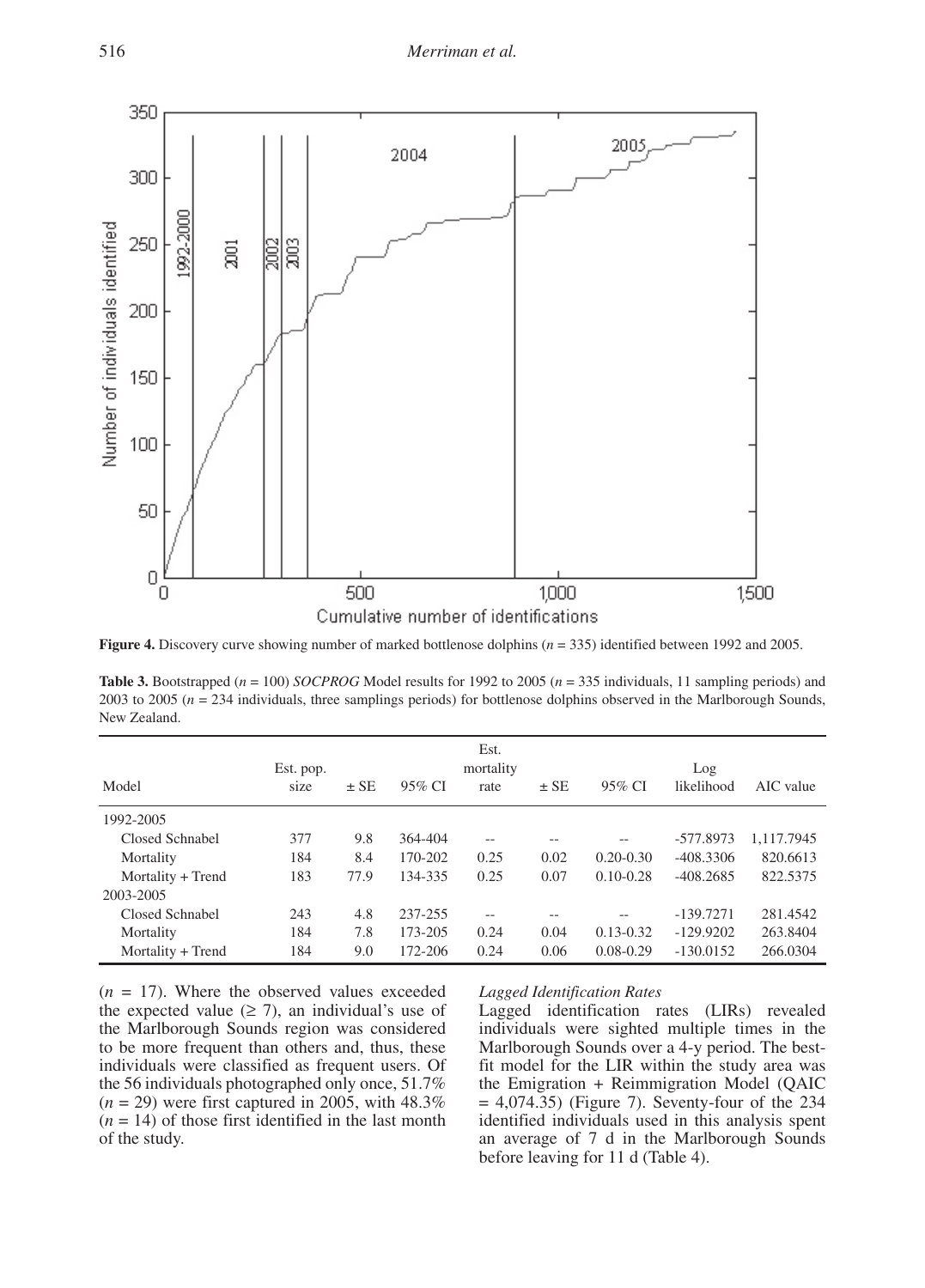

**Figure 5.** Number of uniquely marked adult bottlenose dolphins in the Marlborough Sounds *vs* the number of years photographed between 1992 and 2005.



Marlborough Sounds, New Zealand, from 2003 to 2005. Note: Frequent users are shown by the horizontal bar. **Figure 6.** Observed *vs* expected Poisson distribution of the number of resights for individual bottlenose dolphins in the

## *Movement Patterns*

Transition probabilities for movements between all areas within the Marlborough Sounds and an undefined external area within 1 d were estimated with corresponding standard errors (Table 5). Movement from AB to PS and from PS to QCS followed a linear (W to E) pattern with respect to the geographic layout of the region (see Figure 1). Movements from QCS to other areas were

Movement Patterns **Movement Patterns nonlinear**, with movements to AB being higher than movements to PS. Pelorus Sound, which is located between AB and QCS, showed higher probabilities of movement to QCS and outer areas (areas outside the Marlborough Sounds) than movements to AB. Movements from the outer areas back into the study site were higher for AB than PS or QCS.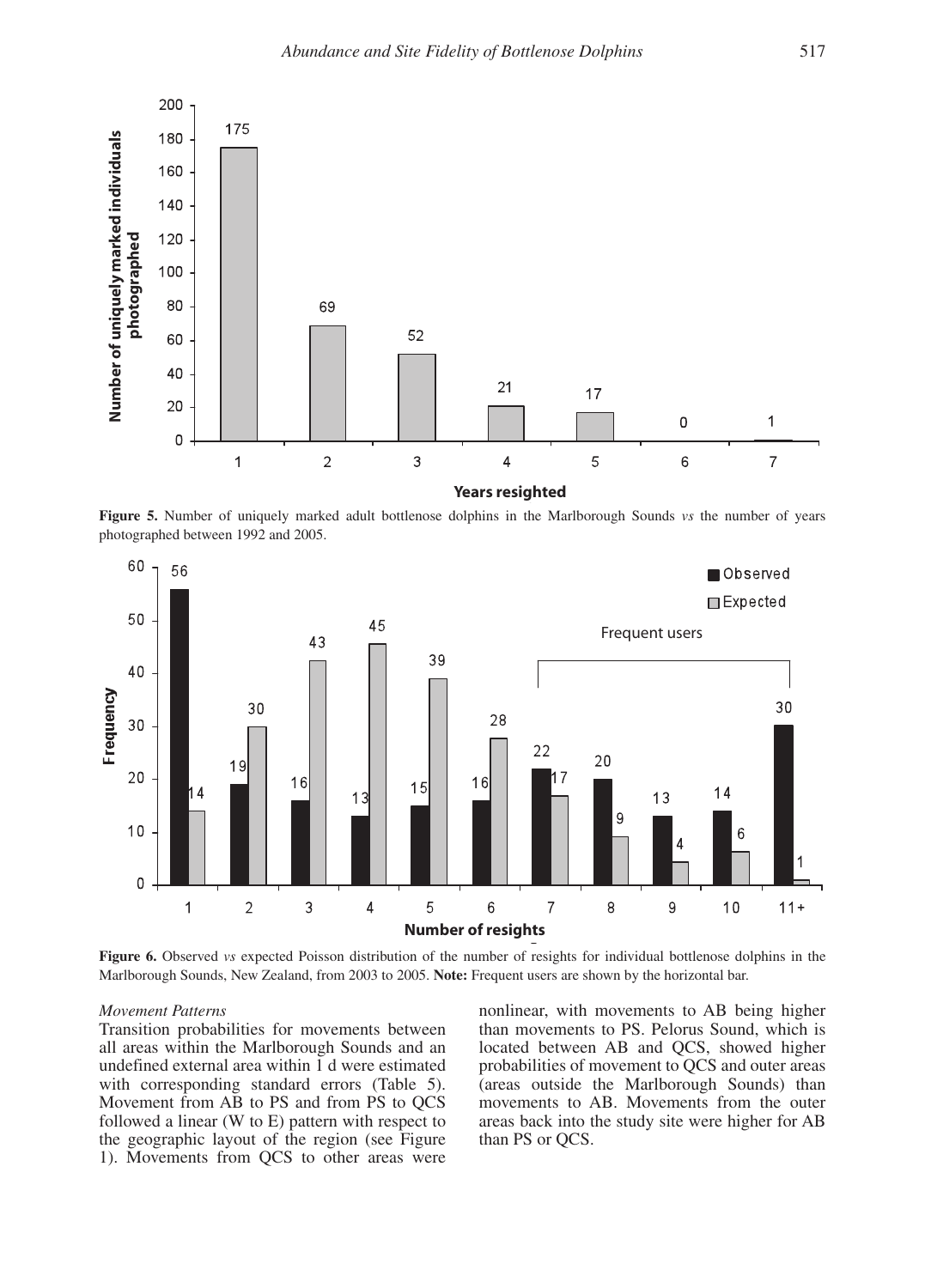

**Figure 7.** Lagged identification rates (LIRs) for all individual bottlenose dolphins sighted in the Marlborough Sounds, New Zealand, between 2003 and 2005; graph depicts the probability that a dolphin photographed at time "0" will be identified again at time x within the study area. Data points are represented as circles and the best-fit model (Emigration + Reimmigration) is displayed as the dark line.

## **Discussion**

# *Group Sizes*

Group sizes in the Marlborough Sounds were considerably larger than those previously reported for other *Tursiops* populations. Twenty-one percent of groups encountered in the Marlborough Sounds contained  $\geq 81$  individuals. One group consisted of at least 172 animals as determined by the number of unique photo-identifications achieved. This number is unusually high for bottlenose dolphins inhabiting nearshore coastal environments (e.g., Baird et al., 2001 [range = 1 to 16, median = 6]; Hubard et al., 2004 [range = 1 to 50, median = 4]; Bearzi, 2005 [range = 1 to 57, mean = 10.1]; Speakman et al., 2006 [range = 1 to 60, mean = 7.81]). Few studies report mean group sizes higher than 15 in bottlenose dolphins (e.g., Saayman & Tayler, 1973 [range = 3 to 1,000, mean = 140.3]; Defran & Weller, 1999 [range = 2 to 90, mean = 19.8]); likewise, even fewer report group size ranges similar to those detailed here for the Marlborough Sounds.

In New Zealand, groups encountered in the Bay of Islands ranged from 2 to 50 (median  $= 8$ to 12) (Constantine, 2002). This is smaller than groups encountered in the Marlborough Sounds. However, the median group size reported in the Bay of Islands (Constantine, 2002) is similar to the median group size observed in the Marlborough Sounds (median  $= 12$ ). Group sizes in Doubtful Sound ranged from 2 to 60 (mean  $= 26.7$ ). Differences in group size between the three populations might be related to the topography of the differing habitats. Lusseau et al. (2003) suggest that basic oceanographic factors such as isolated regions, sea surface temperatures, and depth could influence bottlenose dolphin social organization in Doubtful Sound. Hence, these factors might also influence group size. Differences in habitats may be a contributing factor in the occurrence of large group sizes in the Marlborough Sounds population. However, many factors such as prey availability, openness of habitat, and predation have been reported to influence group size in bottlenose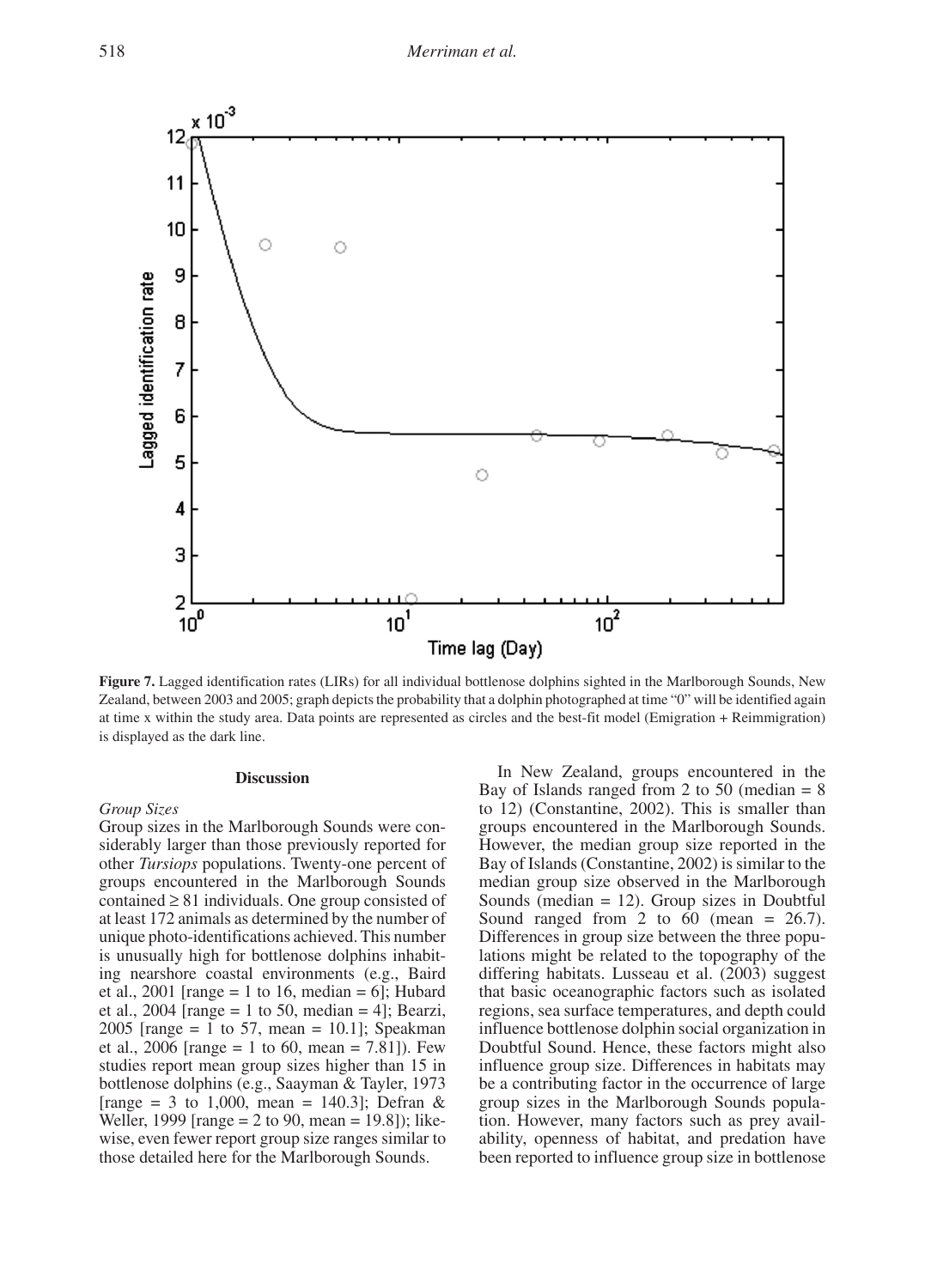**Table 4.** Models fit to LIRs for bottlenose dolphins observed within the Marlborough Sounds, New Zealand; residence times and movements between the regions and outside areas for all individuals between 2003 and 2005 (*n* = estimated population size in study area). \* Marks the model fitted to the LIR graph.

| Model                                                     | Maximum-likelihood value for<br>parameters | <b>OAIC</b> value | Summed log<br>likelihood |
|-----------------------------------------------------------|--------------------------------------------|-------------------|--------------------------|
| Closed $(1/a1)$                                           | $n = 177$                                  |                   | 14,490.9293 -20,913.0769 |
| Emigration/Mortality $(1/a1)$ *exp $(-td/a2)$             | $n = 161$                                  | 14,486,7170       | $-20.904.1114$           |
| $*$ Emigration + Reimmigration                            | $n = 74$                                   |                   | 14.450.1525 -20.848.4557 |
| $(1/a1)*((1/a3)+(1/a2)*exp(-(1/a3+1/a2)*td))/(1/a3+1/a2)$ | mean residence time in $= 7.6$ d           |                   |                          |
|                                                           | mean residence time out $= 11.6$ d         |                   |                          |

**Table 5.** Probabilities of individual bottlenose dolphins moving between Queen Charlotte Sound (QCS), Pelorus Sound (PS), Admiralty Bay (AB), and areas outside the Marlborough Sounds (OUT) within 1 d  $(\pm$  SE).

|            | To | <b>OCS</b>        | PS         | AВ                | <b>OUT</b> |
|------------|----|-------------------|------------|-------------------|------------|
| From       |    |                   |            |                   |            |
| <b>QCS</b> |    | $\qquad \qquad -$ | 0.00(0.03) | 0.03(0.01)        | 0.00(0.02) |
| <b>PS</b>  |    | 0.32(0.07)        | $- -$      | 0.00(0.11)        | 0.23(0.10) |
| AB         |    | 0.00(0.08)        | 0.27(0.09) | $\qquad \qquad -$ | 0.08(0.03) |
| <b>OUT</b> |    | 0.00(0.07)        | 0.01(0.12) | 0.04(0.13)        | $- -$      |

dolphins (Shane et al., 1986; Würsig, 1986; Wells et al., 1987; Smolker et al., 1992). Thus, results presented here are more likely to be driven by a combination of influences rather than just the size and structure of the Marlborough Sounds alone.

## *Population Estimates and Site Fidelity*

Photo-identification indicates that at least 385 individuals used the Marlborough Sounds region between 1992 and 2005. A total of 211 (95% CI = 195 to 232) individuals visited the region annually, with a relatively high interannual migration rate of 25%. This suggests that the bottlenose dolphins found in these waters likely form part of a larger population that frequent the northern coast of the South Island, New Zealand, a hypothesis further supported by the absence of a plateau in the discovery curve. Data also reveal that at least a proportion (42%) of the population exhibit site fidelity to the Marlborough Sounds. Increases in the discovery curve between 1992 and 2002 represent elevated opportunistic encounters by researchers working in this region. By 2005, the discovery curve was still on an incline, with 21 new individuals added to the catalogue in the final month of fieldwork. This indicates further photoidentification effort is still required within these waters.

In comparison to other bottlenose dolphins studied in New Zealand, Marlborough Sounds animals are most similar to the Bay of Islands population in regards to the proportion of marked individuals  $(81.5\%)$ , estimated abundance  $(n =$ 446), and year-round occurrence (Constantine,

2002). However, Bay of Islands bottlenose dolphins were initially classified as a closed population (Constantine, 2002), although recent evidence now indicates these animals range further along the northeast coast than previously reported (Berghan et al., 2008). The Doubtful Sound population is closed, yet considerably smaller, comprising only 56 individuals (Currey et al., 2007) that exhibit site fidelity (Schneider, 1999). Long-term site fidelity (up to 5 y) was observed in a small number of individuals  $(n = 18)$  occupying the Marlborough Sounds. The mark rate in Doubtful Sound bottlenose dolphins differed considerably from that reported here, with 20% fewer marked individuals. A higher proportion of marked adults in the Marlborough Sounds may reflect the extensive anthropogenic activities that occur in these waters compared with Doubtful Sound.

LIRs for 74 individual bottlenose dolphins within the Marlborough Sounds were consistent over a 4-y period. This corresponds with the individuals noted as having high site fidelity from the Poisson distribution (Figure 6).

## *Movement Patterns*

Movement probabilities suggest rapid movement between all areas. However, standard errors were high, and survey effort was elevated in QCS. Therefore, movement patterns are likely underrepresented for other areas. Nonetheless, the Marlborough Sounds appear to be an important part of this population's home range, with individuals migrating in and out every 7 d. It remains unknown where the dolphins go during the estimated 11 d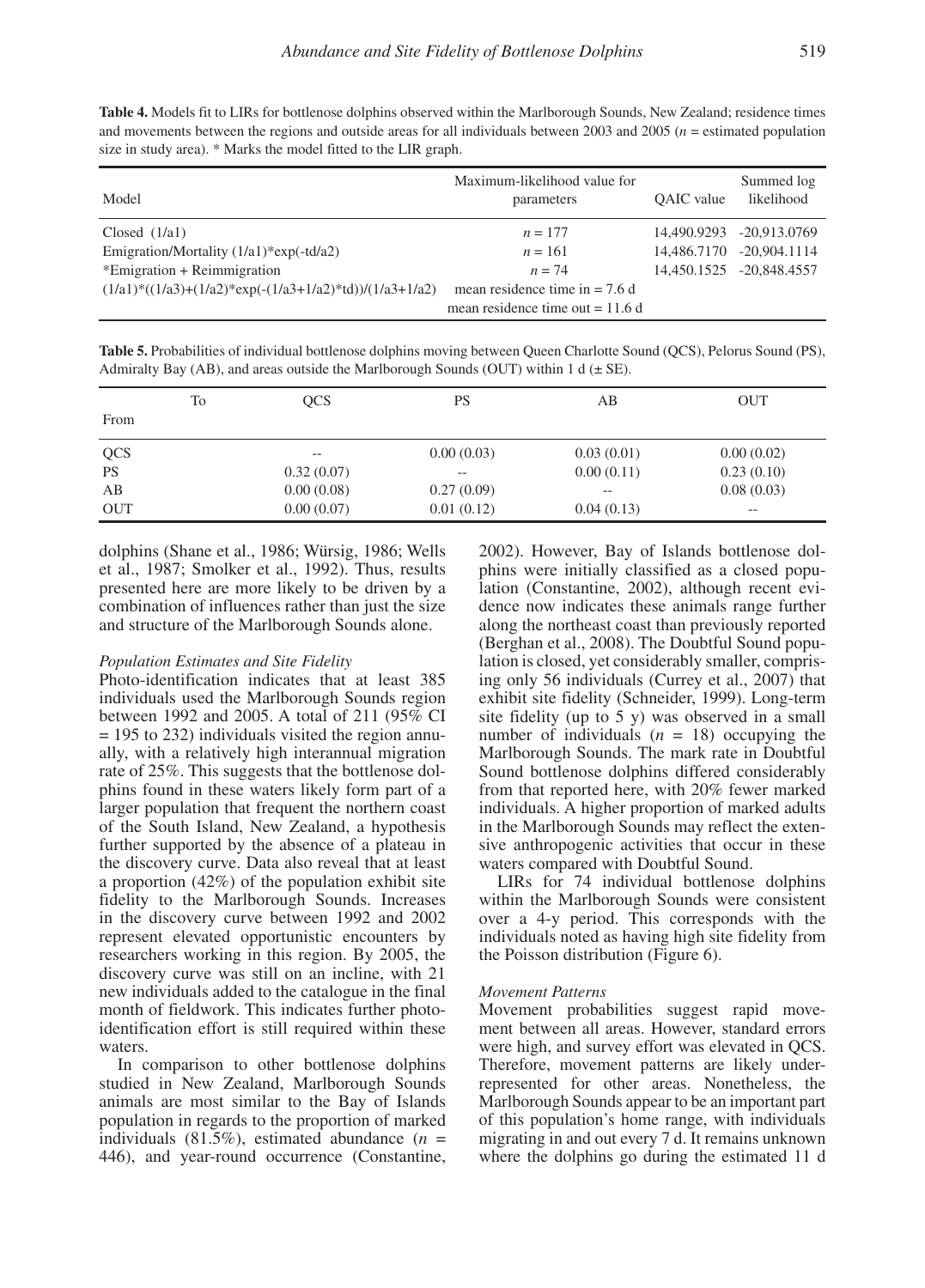that they are absent from the region, although anecdotal evidence suggests bottlenose dolphins occur in the Abel Tasman National Park and off the southern coast of the North Island. Such movement patterns appear feasible given that bottlenose dolphins in the Bay of Islands reportedly travel up to 240 km south to the Hauraki Gulf over a period of days (Berghan et al., 2008). This markedly differs from the bottlenose dolphins in Doubtful Sound that appear locally resident within a small (40.3 km) area (Schneider, 1999; Lusseau, 2003). However, due to the expanse of the Marlborough Sounds, it is also equally possible that dolphins are missed as they simply move into an adjacent sound.

Marlborough Sounds bottlenose dolphins appear to use the region as only one section of a much larger home range, with movements likely to extend at least 80 km out of the area. Movements between the different sounds show individuals regularly transverse distances of 200 km. Potential explanations for such movements may include declines in prey availability (Davey et al., 2008) or anthropogenic disturbance. The lower sighting rate observed in PS may reflect the sheer expanse of this sound (290 km2 ) in comparison to the other surveyed regions. An alternative hypothesis involves the displacement of bottlenose dolphins in this region as a result of elevated aquaculture activity. Chinnock salmon (*Oncorhynchus tschawytscha*) and greenlipped mussel (*Perna canaliculus*) farms are present in all of the sounds, although they are more prominent in PS. The presence of oyster aquaculture facilities in Shark Bay, Australia, is known to adversely affect bottlenose dolphins (*T. aduncus*) by displacing mother/calf pairs (Watson-Capps & Mann, 2005). Fish farm sea cages of gilthead seabream (*Sparus auratus*) have also been found to alter the foraging behavior of bottlenose dolphins in the eastern Ionian Sea (Bearzi et al., 2004). In New Zealand, dusky dolphins (*Lagenorhynchus obscurus*) in the Marlborough Sounds appear to be restricted in the use of their wintering area by the green-lipped mussel farm industry (Markowitz et al., 2004). Extensive aquaculture and industrial activities operating within this region clearly warrant the need for robust demographic data for all marine mammal populations within these waters. While valuable first insights into a virtually unstudied bottlenose dolphin population are offered here, future photo-identification must involve cross comparisons between the Bay of Islands, Hauraki Gulf, and Doubtful Sound catalogues if the entire range of this population is to be determined.

# **Acknowledgments**

The authors thank Les and Zoe Battersby, Ingrid Visser, Gabriela de Tezanos-Pinto, and Wendy Markowitz for contributing photographs used in the presented analysis. Additional thanks are owed to the Department of Conservation (Marlborough Conservancy), Mark Orams, Haley Gullery, Hannah Russell, Monique Van Rensburg, and all the research volunteers who assisted in the field. This research was supported by Sir Peter Blake Trust Bursary, Port Marlborough, Rock Steady Incorporated, Marlborough Sounds Restorative Trust, Power Boat Centre, Stabi Craft, Lowrance Electronics, and Safety at Sea.

## **Literature Cited**

- Akaike, H. (1973). Maximum likelihood identification of Gaussian autoregressive moving average models. *Biometrika*, *60*, 255-265.
- Araabi, B. N., Kehtarnavaz, N., McKinney, T., Hillman, G. R., & Würsig, B. (2000). A string matching computer-assisted system for dolphin photo-identification. *Annals of Biomedical Engineering*, *28*, 1269-1272.
- Baird, R. W., Gorgone, A. M., Ligon, A. D., & Hooker, S. K. (2001). *Mark-recapture abundance estimate of bottlenose dolphins (*Tursiops truncatus*) around Maui and Lana'i, Hawai'i, during the winter of 2000/2001.*  (Report prepared under Contract #40JGNF0-00262). La Jolla, CA: Southwest Fisheries Science Center, National Marine Fisheries Service.
- Bearzi, G., Quondam, F., & Politi, E. (2004). Bottlenose dolphins foraging alongside fish farm cages in eastern Ionian Sea coastal waters. *European Research on Cetaceans*, *15*, 292-293.
- Bearzi, M. (2005). Aspects of the ecology and behaviour of bottlenose dolphins (*Tursiops truncatus*) in Santa Monica Bay, California. *Journal of Cetacean Research and Management*, *7*, 75-83.
- Bejder, L., Dawson, S. M., & Harraway, J. A. (1999). Responses by Hector's dolphins to boats and swimmers in Porpoise Bay, New Zealand. *Marine Mammal Science*, *15*, 738-750.
- Berghan, J., Algie, K., Stockin, K. A., Wiseman, N., Constantine, R., Tezanos-Pinto, G., et al. (2008). A preliminary photo-identification study of bottlenose dolphins (*Tursiops truncatus*) in Hauraki Gulf, New Zealand. *New Zealand Journal of Marine and Freshwater Research*, *42*, 465-472.
- Constantine, R. (2002). *The behavioural ecology of the bottlenose dolphins (*Tursiops truncatus*) of Northeastern New Zealand: A population exposed to tourism.* Unpublished Ph.D. thesis, The University of Auckland, Auckland, New Zealand.
- Currey, R. J., Dawson, S. M., & Slooten, E. (2007). New abundance estimates suggest Doubtful Sound bottlenose dolphins are declining. *Pacific Conservation Biology*, *13*, 265-273.
- Davey, N. K., Hartill, B., Cairney, D. G., & Cole, R. G. (2008). *Characterisation of the Marlborough Sounds recreational fishery and associated blue cod and snapper*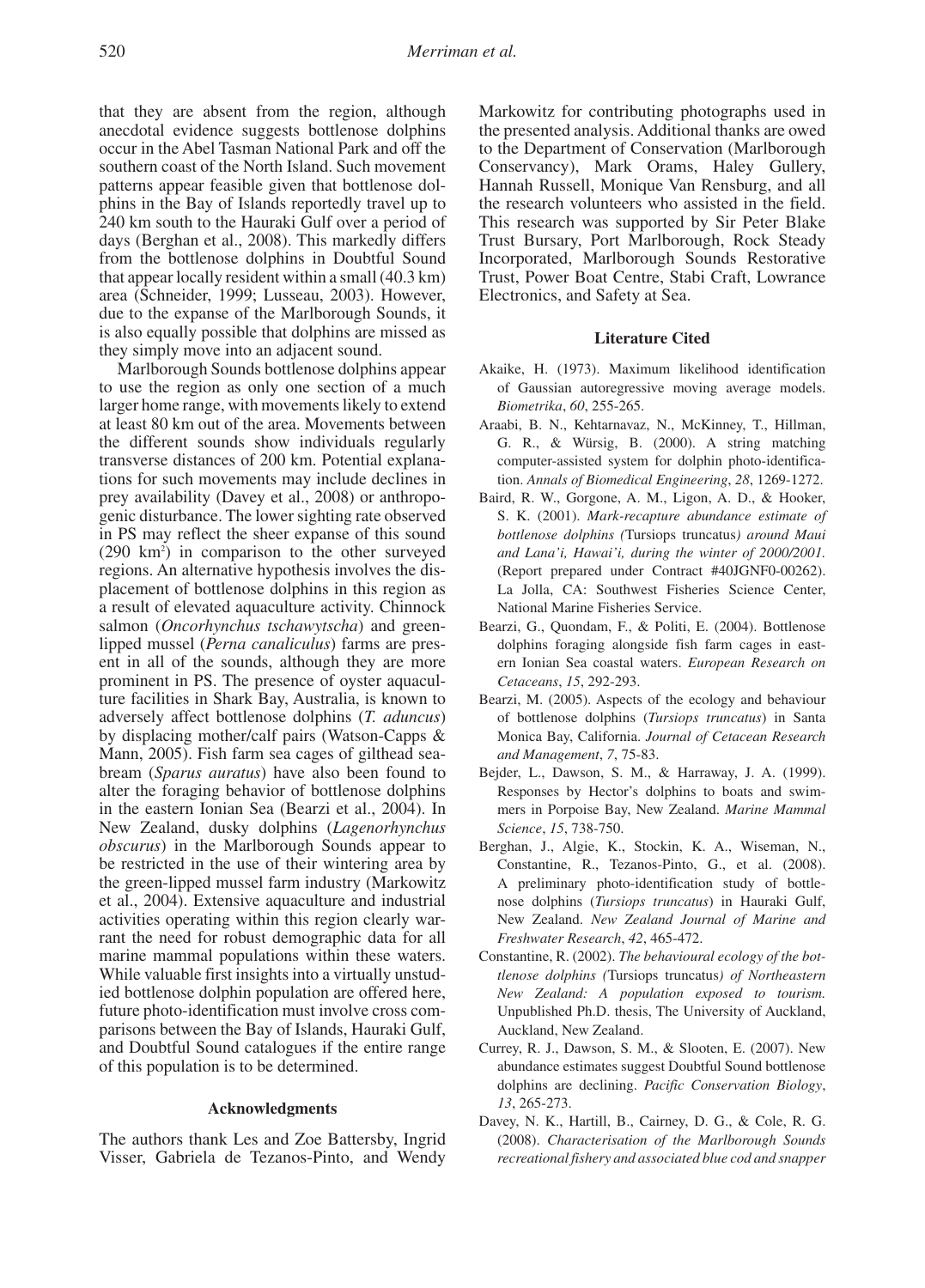*harvest estimates* (New Zealand Fisheries Assessment Report ISSN 1175-1584). Wellington, New Zealand: Ministry of Fisheries.

- Defran, R. H., & Weller, D. W. (1999). The occurrence, distribution and site fidelity of bottlenose dolphins (*Tursiops truncatus*) in San Diego, California. *Marine Mammal Science*, *15*, 366-380.
- Gowans, S., Whitehead, H., Arch, J. K., & Hooker, S. K. (2000). Population size and residency patterns of northern bottlenose whales (*Hyperoodon ampullatus*) using the Gully, Nova Scotia. *Journal of Cetacean Research and Management*, *2*, 201-210.
- Heath, R. A. (1974). Physical oceanographic observations in Marlborough Sounds, New Zealand. *Journal of Marine and Freshwater Research*, *8*, 691-708.
- Hillman, G. R., Würsig, B., Gailey, G. A., Kehtarnavaz, N., Drobyshevsky, A., Araabi, B. N., et al. (2003). Computer-assisted photo-identification of individual marine vertebrates: A multi-species system. *Aquatic Mammals*, *29*(1), 117-123.
- Hubard, C. W., Maze-Foley, K., Mullin, K. D., & Schroeder, W. W. (2004). Seasonal abundance and site fidelity of bottlenose dolphins (*Tursiops truncatus*) in Mississippi Sound. *Aquatic Mammals*, *30*(2), 299-310.
- Lusseau, D. (2002). *The effects of tourism activities on bottlenose dolphins (*Tursiops *sp.) in Fiordland, New Zealand*. Unpublished Ph.D. thesis, The University of Otago, Dunedin, New Zealand.
- Lusseau, D. (2003). Effects of tour boats on the behavior of bottlenose dolphins: Using Markov chains to model anthropogenic impacts. *Conservation Biology*, *17*, 1785-1793.
- Lusseau, D., Schneider, K., Boisseau, O. J., Haase, P., Slooten, E., & Dawson, S. M. (2003). The bottlenose dolphin community of Doubtful Sound features a large proportion of long-lasting associations. *Behaviour Ecology Sociobiology*, *54*, 396-405.
- Mann, J. C. (1999). Behavioral sampling methods for cetaceans: A review and critique. *Marine Mammal Science*, *15*, 102-122.
- Mann, J. C., & Smuts, B. B. (1998). Natal attraction: Allomaternal care and mother-infant separations in wild bottlenose dolphins. *Animal Behaviour*, *55*, 1097-1113.
- Mann, J. C., Connor, R. C., Tyack, P. L., & Whitehead, H. (2000). *Cetacean societies*. Chicago: The University of Chicago Press.
- Markowitz, T. M., Harlin, A. D., & Würsig, B. (2003). Digital photo-identification improves efficiency of individual dolphin identification. *Marine Mammal Science*, *19*, 217-223.
- Markowitz, T. M., Harlin, A. D., Würsig, B., & McFadden, C. J. (2004). Dusky dolphin foraging habitat: Overlap with aquaculture in New Zealand. *Aquatic Conservation: Marine and Freshwater Ecosystems*, *14*, 133-149.
- Mourão, F. (2006). *Patterns of association among bottlenose dolphins in the Bay of Islands, New Zealand.* Unpublished M.Sc. thesis, The University of Auckland, Auckland, New Zealand.
- Potton, C. (1986). *The story of Marlborough Sounds Maritime Park.* Nelson-Marlborough, South Island, New Zealand: Marlborough Sounds Maritime Park Board, Cobb/Horwood Publications.
- Reeves, R. R., Stewart B. S., Clapham, P. J., & Powell, J. A. (2002). Ocean dolphins. In R. R. Reeves, B. S. Stewart, P. J. Clapham & J. A. Powell (Eds.), *National Audobon Society guide to marine mammals* (pp. 326-451)*.* New York: Alfred A. Knopf. 527 pp.
- Saayman, G. S., & Tayler, C. K. (1973). Social organisation of inshore dolphins (*Tursiops aduncus* and *Sousa*) in the Indian Ocean. *Journal of Mammalogy*, *54*, 993-996.
- Schneider, K. (1999). *Behaviour and ecology of bottlenose dolphins in Doubtful Sound, Fiordland, New Zealand.* Unpublished Ph.D. thesis, University of Otago, Dunedin, New Zealand.
- Shane, S. H., Wells, R. S., & Würsig, B. (1986). Ecology, behavior and social organization of the bottlenose dolphin: A review. *Marine Mammal Science*, *2*, 34-63.
- Slooten, E., Dawson, S. M., & Lad, F. (1992). Survival rates of photographically identified Hector dolphins from 1984 to 1988. *Marine Mammal Science*, *8*, 327-343.
- Smolker, R. A., Richards, A. E., Connor, R. C., & Pepper, J. W. (1992). Sex differences in patterns of associations among Indian Ocean bottlenose dolphins. *Behaviour*, *123*, 38-69.
- Speakman, T., Zolman, E., Adams, J., Defran, R. H., Laska, D., Schwacke, L., et al. (2006). *Temporal and spatial aspects of bottlenose dolphin occurrence in coastal and estuarine waters near Charleston, South Carolina*  (NOAA Technical Memorandum, NOS NCCOS 37). Charleston, SC: Center for Coastal Environmental Health and Biomolecular Research.
- Tezanos-Pinto, G., Baker, S., Russell, K., Martin, K., Baird, R. W., Hutt, A., et al. (2009). A worldwide perspective on the population structure and genetic diversity of bottlenose dolphins (*Tursiops truncatus*) in New Zealand. *Journal of Heredity*, *100*, 11-24.
- Watson-Capps, J., & Mann, J. C. (2005). The effects of aquaculture on bottlenose dolphin (*Tursiops* sp.) ranging in Shark Bay, Western Australia. *Biological Conservation*, *124*, 519-526.
- Wells, R. S., Scott, M. D., & Irvine, A. B. (1987). The social structure of free-ranging bottlenose dolphins. In H. Genoways (Ed.), *Current mammalogy* (Vol. 1, pp. 247-305). New York: Plenum Press.
- Whitehead, H. (2009). *SOCPROG* programs: Analyzing animal social structures. *Behavioral Ecology and Sociobiology*, *63*, 765-778.
- Williams, J. A. (1992). *The abundance and distribution of bottlenose dolphins* (Tursiops truncatus) *in Doubtful Sound*. Unpublished M.Sc. thesis, The University of Otago, Dunedin, New Zealand.
- Würsig, B. (1986). Delphinid foraging strategies. In R. J. Schusterman, J. A. Thomas, & F. G. Wood (Eds.), *Dolphin cognition and behavior: A comparative approach* (pp. 347-359). Hillsdale, NJ: Lawrence Erlbaum Associates.